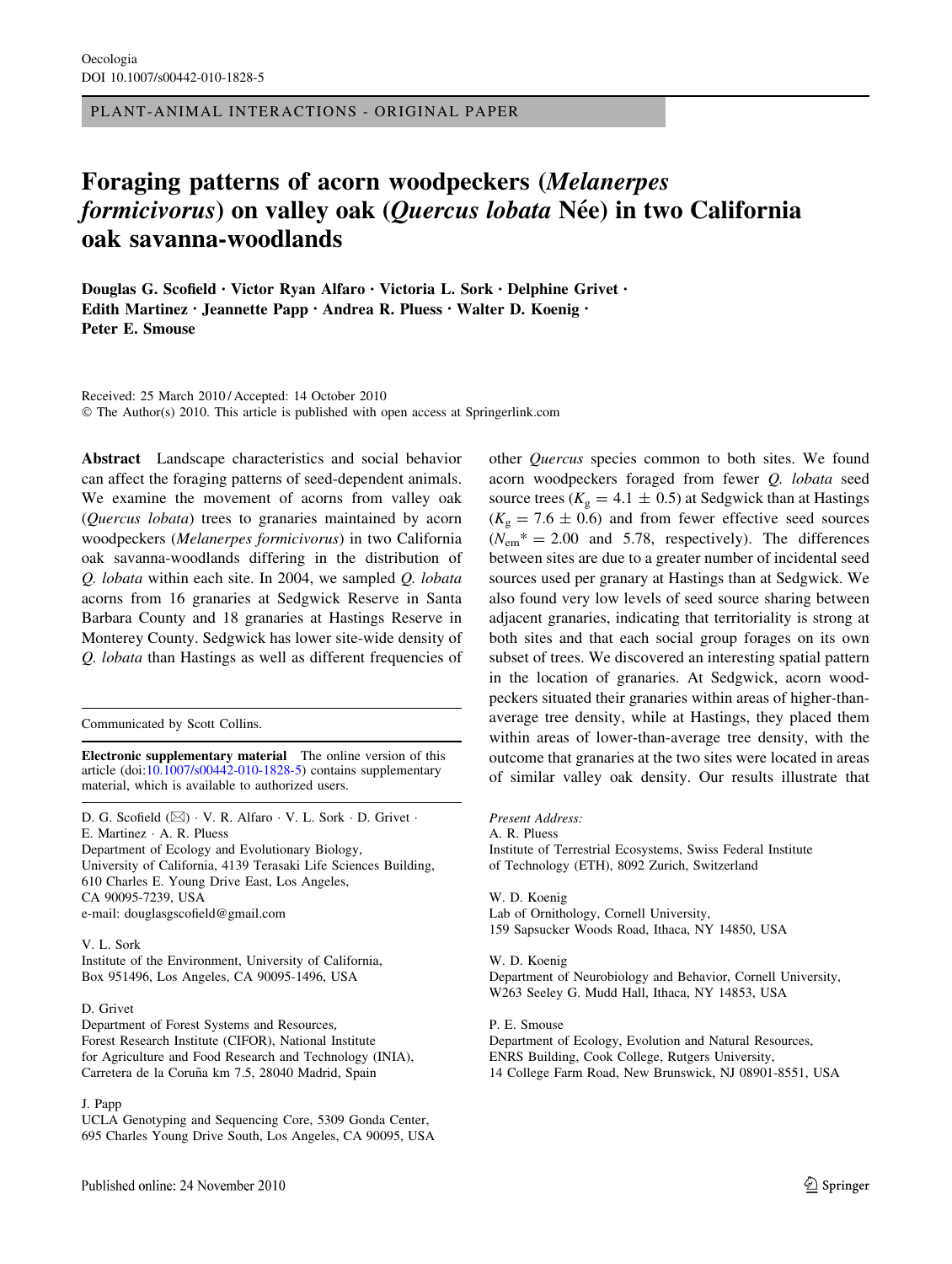landscape characteristics might influence the number of trees visited by acorn woodpeckers and the locations of territories, while woodpecker social behavior, such as territoriality, shapes which trees are visited and whether they are shared with other social groups.

Keywords Acorn woodpecker - Foraging behavior - Habitat preferences - Probability of maternal identity (PMI) - UC Natural Reserve System

## Introduction

Seed predators are common dispersal vectors for many tree species (van der Pijl [1982;](#page-9-0) Vander Wall [2010](#page-9-0)). Some vectors handle seeds in a manner more conducive to germination than do others (Briggs et al. [2009](#page-9-0); Schupp [1993](#page-9-0); Schupp et al. [2010\)](#page-9-0), but regardless of the ultimate fate of the seeds, the pattern of seed transport reflects the foraging behavior of the vectors. Foraging behavior is affected by the distribution and abundance of seed resources and also by the foragers' social system (Johnson et al. [1997](#page-9-0); Jordano et al. [2007\)](#page-9-0). The acorn woodpecker (Melanerpes formicivorus) provides an ideal study system in which to examine the interaction between habitat structure and social and foraging behaviors (Koenig and Stacey [1990](#page-9-0)). This bird species has a highly stereotyped social system consisting of resident social groups that breed cooperatively and maintain territories surrounding acorn storage sites or 'granaries' (Koenig and Mumme [1987;](#page-9-0) Koenig et al. [1995](#page-9-0)). The North American acorn woodpecker's social group is dependent upon acorns for breeding success (Koenig and Mumme [1987\)](#page-9-0) and constructs granaries by drilling hundreds to thousands of shallow holes into trees or other woody structures (Koenig and Mumme [1987](#page-9-0); MacRoberts and MacRoberts [1976](#page-9-0)).

The foraging and social behaviors of acorn woodpeckers vary throughout their extensive range. Resident breeding populations are found from approximately  $45^{\circ}$ N at the Oregon–Washington border, extending south throughout California, and from Arizona and New Mexico, extending south through Mexico and Central America to approxi-mately 2°N in the Andes of Colombia (Kattan [1988;](#page-9-0) Koenig et al. [1995](#page-9-0); Winkler et al. [1995\)](#page-9-0). In contrast to the behavior described above for California populations, however, the storage behavior of this woodpecker in tropical latitudes is more diverse, with some populations not storing food at all and others storing food in much smaller granaries or in other natural containers, such as bromeliads (Kattan [1988](#page-9-0); Stacey [1981\)](#page-9-0). In southeastern Arizona, where acorn availability is less reliable, some acorn woodpeckers forego the predominant social system altogether; these birds form temporary male–female breeding pairs, do not construct granaries, and migrate at the end of the breeding season. Just a few kilometers away, the same species forms typical cooperatively breeding bird groups that construct granaries and remain resident (Stacey and Bock [1978\)](#page-9-0). These observations suggest that large-scale variation in habitat quality, particularly variation in food supply, can have a significant impact on the foraging, social, and food storage behaviors of the acorn woodpecker.

Given the range-wide variance in social organization and storage behavior, one might ask how much foraging behavior varies within and among sites having the same ecosystem type. Koenig and Mumme ([1987\)](#page-9-0) observed that the size of California acorn woodpecker groups would reduce to a single breeding pair during years of unusually low acorn availability. More generally, however, territories vary locally in quality, such that some have a higher constancy of tenancy (Koenig and Mumme [1987](#page-9-0)), a higher number of occupying adults, or a greater relative size of granary storage facilities (Stacey and Ligon [1987](#page-9-0)). This variation in territory quality may have accompanying effects on other behaviors, such as foraging patterns and territorial defense of seed resources. To date, the sole comparisons possible have relied upon data collected using quite different methods. In 2002, our lab collected acorns from granaries in an oak savanna-woodland ecosystem at Sedgwick Reserve, Santa Barbara County, California and inferred acorn woodpecker foraging patterns by matching acorns to acorn source trees using microsatellite genotypes of maternal tissues found in the acorns (Grivet et al. [2005](#page-9-0)). In that same year, Koenig et al. ([2008\)](#page-9-0) made direct behavioral observations of acorn woodpecker foraging bouts in the same type of ecosystem at Hastings Reserve, Carmel Valley, California, 240 km to the north. Direct behavioral observations enable the collection of detailed data on each foraging bout but carry the risk of a downward detection bias when estimating the number of trees visited, as foraging birds may fly long distances and can forage from trees located in unobserved directions (Koenig et al. [1996](#page-9-0); Petit et al. [1989;](#page-9-0) Stone and Baker [1989](#page-9-0)). In contrast, our indirect genetic approach for monitoring foraging behavior foregoes behavioral details but enables the determination of the source tree for each acorn collected (Grivet et al. [2005](#page-9-0)). These disparate studies revealed that acorn woodpeckers foraged on similar numbers of Q. lobata seed source trees  $(K<sub>g</sub> = 4.3$  vs. 5.8, Sedgwick vs. Hastings) and similar numbers of effective seed source trees ( $N_{\text{em}} = 2.1$  vs. 1.5, respectively). It is tempting to conclude that the foraging behavior of acorn woodpeckers is similar at the two sites, but methodological differences as well as differences in site-wide density of Q. lobata at each site (lower at Sedgwick than at Hastings) place such a conclusion in doubt. Analysis of foraging behavior of woodpecker groups at these two sites using identical methods may help to unravel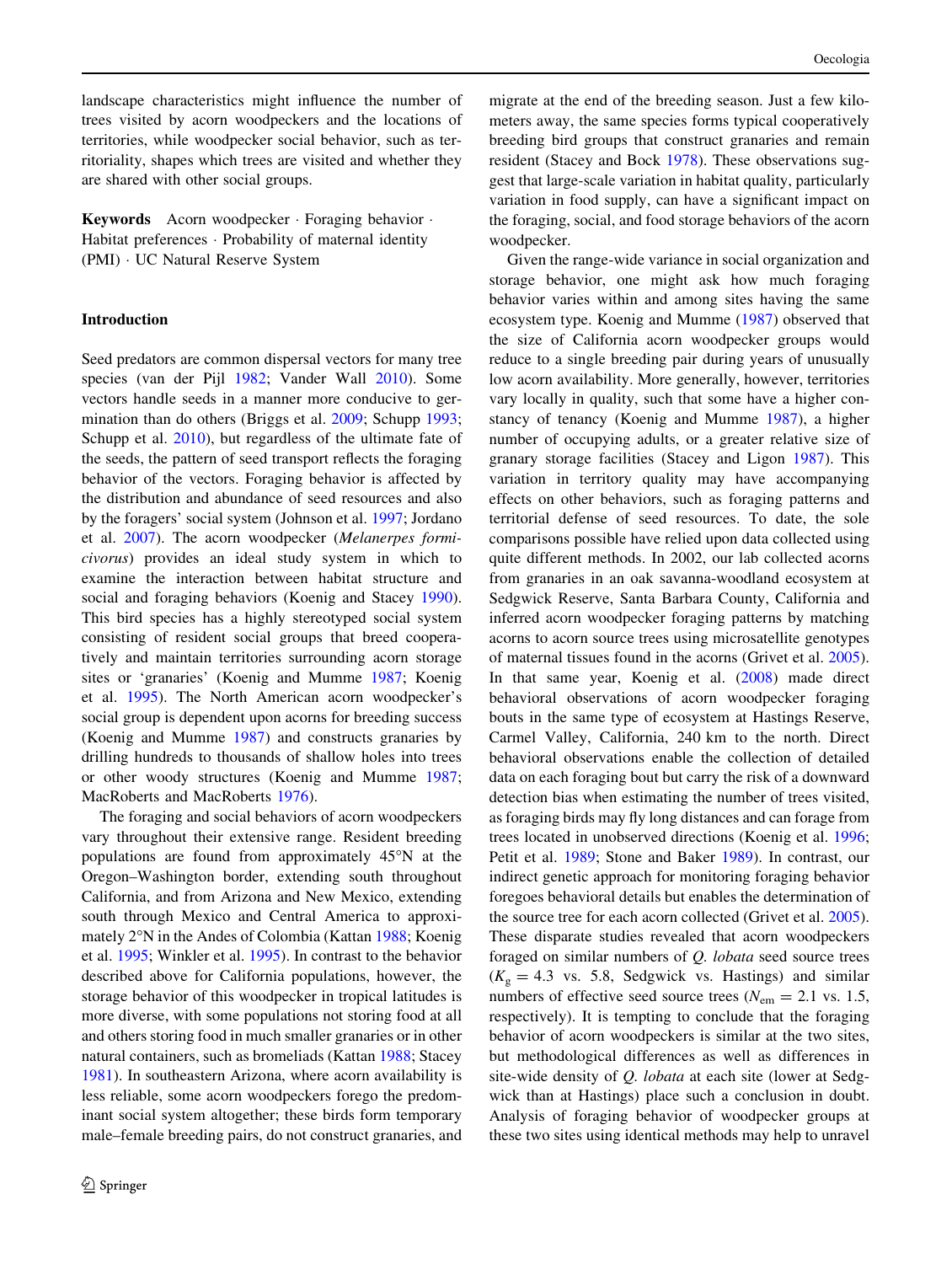the effects of local habitat variation on the foraging and social behaviors of the acorn woodpecker.

In the study reported here, we utilized Grivet et al.'s [\(2005](#page-9-0)) genetic approach to assess the extent to which foraging behavior is similar at two oak savanna-woodland sites differing in tree density and composition. From past experience at both sites (Grivet et al. [2005](#page-9-0); Koenig et al. [2008](#page-9-0); Scofield et al. [2010\)](#page-9-0), we anticipated that the social organization and territorial behavior of family groups should lead to a small number of local trees visited, with little overlap in the seed trees used by different territorial groups. At the same time, we also anticipated that differences in the density and spatial distribution of  $Q$ . *lobata* seed trees at the two sites could allow social groups to forage in more trees and with more relaxed territorial behavior at Hastings than at Sedgwick. We addressed three specific objectives. First, to evaluate whether acorn woodpecker foraging patterns differ between Sedgwick and Hastings, we estimated observed and effective numbers of seed sources used between different foraging groups at each site. Second, to determine the influence of territoriality on foraging, we estimated pair-wise overlap in seed source usage between granaries maintained by different social groups. Third, to evaluate how local tree density within a site might affect foraging, we documented overall tree density of Q. lobata trees at Sedgwick and Hastings Reserves in the vicinity immediately surrounding granaries and examined the relationship between the numbers of seed sources visited within each territory and the local density of Q. lobata immediately surrounding that granary.

# Materials and methods

# Study sites

Our study areas are located in central and southern coastal California, situated in the eastern foothills of the Coast Ranges, a Mediterranean ecosystem with geographically and ecologically diverse landscapes. In this region, oaks dominate most of the overstory of savannas, foothills, and riparian woodland and forest habitats. Our specific study sites include oak savanna and oak woodland ecosystems.

Sedgwick Reserve, our southern study site, is located in the Santa Ynez Valley in Santa Barbara County, CA, USA,  $(34°40'52''N, 120°02'24''W)$  and is managed by UC Santa Barbara as part of the University of California Natural Reserve System (UC NRS). The central Figueroa Valley, where the study was located, encompasses an area of approximately 180 ha and consists of savanna and riparian woodlands dominated by valley oak (Q. lobata), coast live oak  $(Q.$  agrifolia), and blue oak  $(Q.$  douglasii) (Tyler et al. [2006\)](#page-9-0). Q. lobata is more or less evenly distributed in the valley (Fig. [1](#page-3-0)a).

Our second study site, the Hastings Natural History Reservation, is located 240 km north of Sedgwick Reserve, in Carmel Valley, Monterey County, CA (36°22'42" N 121°33'52"W), and is managed by the UC Berkeley Museum of Vertebrate Zoology, also as part of the UC NRS. The Hastings Reserve contains diverse vegetation types, and the focal granaries are found in two separate locations within the reserve. A northern collection of 12 granaries were located within a 300-ha area at the northern edge of the Santa Lucia mountains, among Q. lobata stands that are unevenly distributed (Fig. [1](#page-3-0)b). Oak woodland and savannas in the valley and valley floor in this area are dominated by Q. douglasii (MacRoberts and MacRoberts [1976](#page-9-0)). The remaining six granaries sampled at Hastings were located within a 20-ha area 2–3 km south of the northern granaries, at a higher elevation within the Santa Lucia mountains where dense chaparral shrubs, black oak (Q. kellogii), and gray pine (Pinus sabiniana) are associated with Q. lobata and Q. douglasii woodlands.

#### Study species

In California, the acorn woodpecker (M. formicivorus) occupies a variety of habitats, such as foothill oak woodlands in the valleys and pine–oak forests in higher elevations and is a major transporter and consumer of acorns (Koenig and Haydock [1999;](#page-9-0) Koenig and Mumme [1987](#page-9-0); MacRoberts and MacRoberts [1976](#page-9-0)). They forage in territorial, cooperatively breeding groups that contain up to 15 individuals of both sexes and all ages. Two to six individuals are breeders, while the rest are helpers that harvest acorns and defend their territories (Koenig and Mumme [1987](#page-9-0); MacRoberts and MacRoberts [1976\)](#page-9-0). We have already noted the dependence of acorn woodpeckers on acorns and their construction of granaries for storing acorns.

Valley oak  $(Q. \text{ } lobata \text{ } N\acute{e}e)$  is an endemic species distributed throughout the foothill oak woodlands and oak savannas of California (Griffin and Critchfield [1972](#page-9-0); Pavlik et al. [1991\)](#page-9-0). The species generally occurs on deep loamy soils below 600 m of elevation, with some populations ranging as high as 1,500 m (Sork et al. [2009](#page-9-0)).

# Sampling

In 2004, we collected Q. *lobata* acorns from 16 granaries in Sedgwick (Fig. [1a](#page-3-0)) that were studied previously (Grivet et al. [2005](#page-9-0)). To ensure that we sampled acorns cached in 2004, we first marked an area approximately  $0.5 \text{ m}^2$  within each granary and removed all complete and partial acorns. We returned later to randomly sample newly cached acorns for this study. At Hastings, also in 2004, we sampled acorns from 23 granaries (Fig. [1](#page-3-0)c). In this site, we collected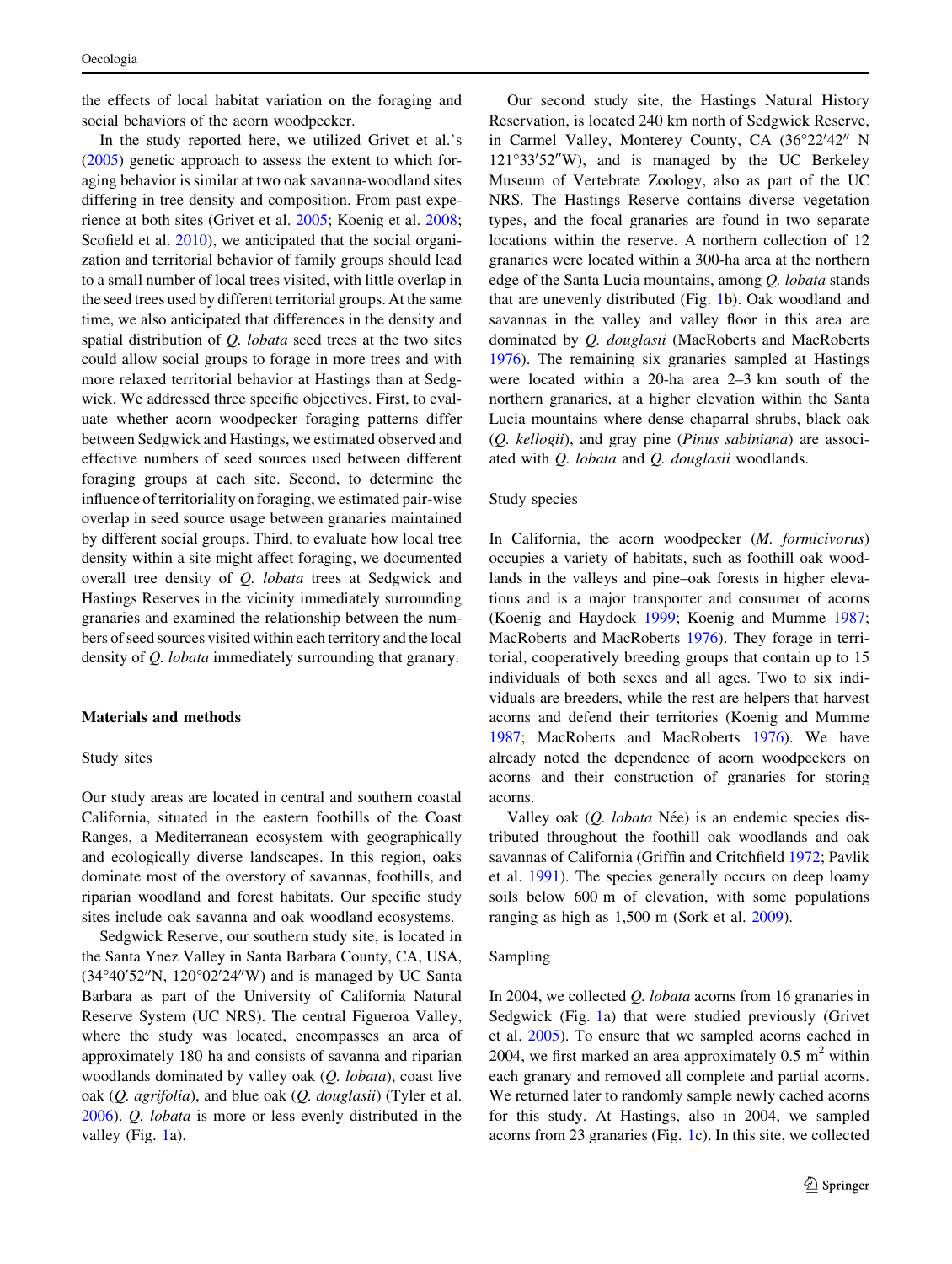## <span id="page-3-0"></span>(a) Sedgwick Reserve



Fig. 1 Mapped locations of studied granaries and surrounding Quercus lobata adults at Sedgwick Reserve, Santa Barbara County, CA (a) and Hastings Reserve in Monterey County, CA (b). A 100-mradius circle circumscribes the area surrounding granaries (uppercase letters) to provide a scale for potential source trees. Dots Locations of Q. lobata individuals. c, d Frequency of unique multilocus genotypes

acorns that were green and appeared fresh to avoid samples from previous years; the freshness of Hastings acorns was confirmed visually during tissue preparation. All tissues were cleaned and stored at  $-80^{\circ}$ C in a freezer immediately after collection.

We prepared maternal tissues by excising and grinding a portion of the maternally derived acorn pericarp (Godoy and Jordano [2001;](#page-9-0) Grivet et al. [2005;](#page-9-0) Ziegenhagen et al. [2003\)](#page-9-0) with lysis buffer of the DNeasy Plant kit (QIAGEN, Hilden, Germany) and then followed the genotyping protocol described in Grivet et al. ([2005\)](#page-9-0). In preparing our PCRs, we did not dilute DNA extracts, which significantly

of maternal source trees based on six microsatellite loci, in granaries at Sedgwick reserve (c) and Hastings reserve (d). Stacked histograms Frequency of maternal tissue genotypes among pericarps from that granary: white-filled segments pericarp genotypes unique to a single granary, grayscale and pattern-filled segments pericarp genotypes shared by two or more granaries

improved amplification. For our molecular analysis of acorn pericarp samples, we selected six microsatellite markers used by Grivet et al. ([2005\)](#page-9-0). PCR products were genotyped in the UCLA Genotyping and Sequencing Core [\(http://www.genoseq.ucla.edu](http://www.genoseq.ucla.edu)).

# Statistical analysis

For all genetic analyses, we used pericarp samples having complete six-locus genotypes with no missing alleles, and only included granaries with at least eight complete pericarp genotypes. At Sedgwick, the data set consisted of all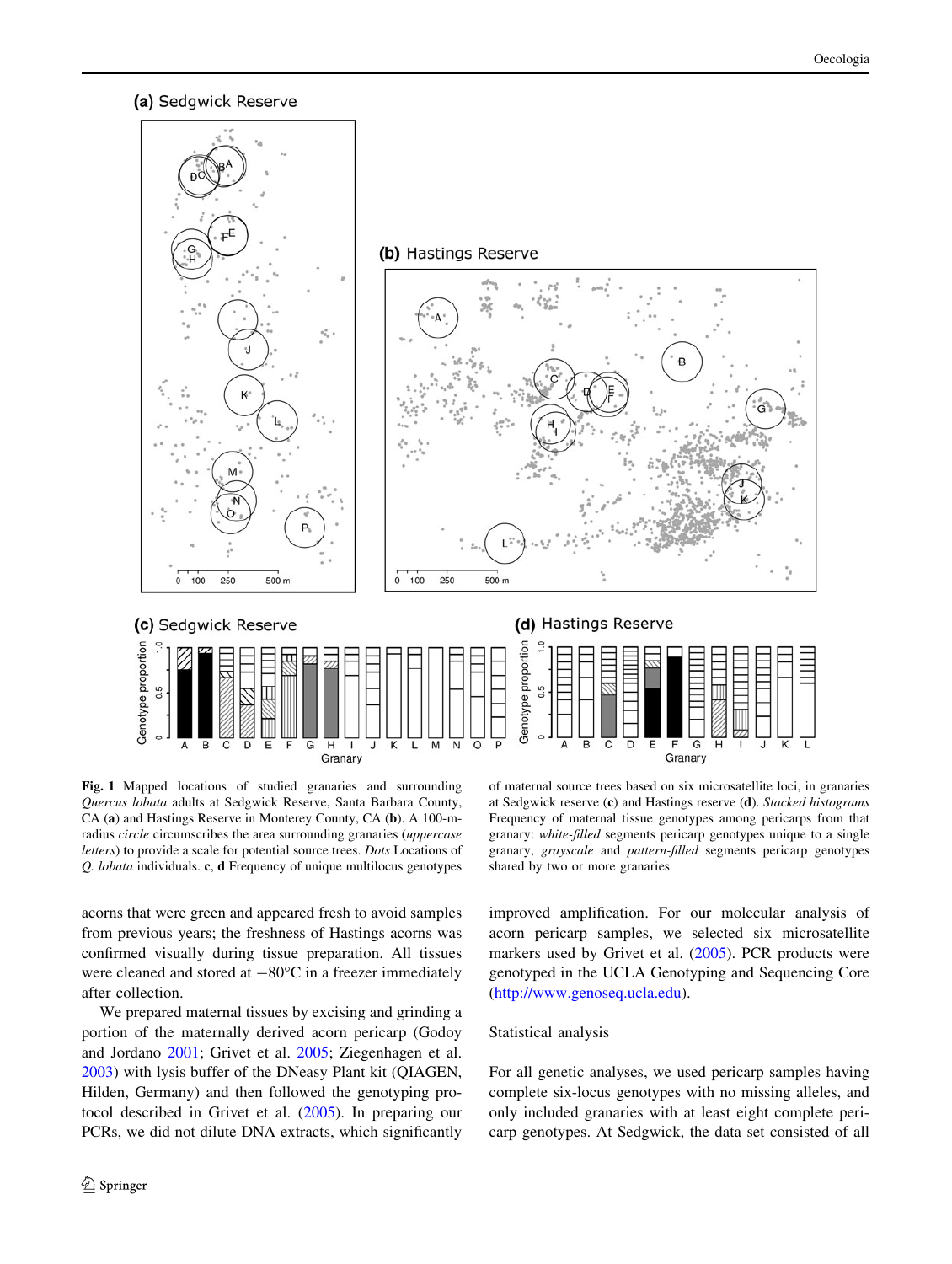16 granaries originally sampled, totaling  $N = 205$  pericarps with the number of pericarps per granary  $(n_{\rm g}) = 11$ –15. At Hastings, we used 18 granaries (of 23 sampled) containing a total of  $N = 218$  pericarps, with  $n_{\rm g} = 8 - 20.$ 

We estimated the diversity of seed source usage using the probability of maternal identity (PMI) of seeds (Grivet et al. [2005;](#page-9-0) Scofield et al. [2010\)](#page-9-0). PMI estimates the probability of two randomly sampled seeds from a specified granary sharing an identical maternal source tree. Three PMI estimators have been developed: (1)  $q_{gg}$ , the standard maximum likelihood estimate; (2)  $r_{gg}$ , which has a slightly larger variance but is unbiased; (3)  $q_{gg}$ <sup>\*</sup> (Scofield et al. [2010\)](#page-9-0), which adjusts  $q_{gg}$  by a correction factor developed by Nielsen et al. ([2003\)](#page-9-0). The estimator  $q_{gg}$ <sup>\*</sup> is less biased at a greater range of sample sizes and is more numerically stable than either of the other estimators. Here, we report  $q_{gg}$ <sup>\*</sup>, and include  $r_{gg}$  for comparison with  $r_{gg}$  estimates calculated by Koenig et al. ([2008\)](#page-9-0) from their behavioral observations. Regardless of the estimator used, at our smallest sample sizes, individual granary estimates can have large variance (Smouse and Robledo-Arnuncio [2005](#page-9-0)); thus, we prefer analyses that pool individual PMI estimates or which test overall trends.

The effective number of seed donors per granary  $(N_{\rm em}^*)$ represents the equivalent number of equally frequent seed sources producing the same probability of maternal identity and is the reciprocal of  $q_{gg}$ <sup>\*</sup>.

We quantified the overlap in seed source usage between granaries with a pairwise PMI analysis (Grivet et al. [2005](#page-9-0); Scofield et al. [2010](#page-9-0)). The pairwise PMI estimate  $q_{gh}$  calculates the probability that one acorn drawn from each of two granaries g and h share the same acorn source tree, and is not biased. The pooled probability of maternal identity (PPMI)  $q_{\text{gh}}^0$  calculates the probability that two acorns drawn from granaries  $g$  and  $h$  are from any shared seed source (Scofield et al. [2010](#page-9-0)). PPMI will differ from (and be greater than) pairwise PMI whenever two granaries share seeds from two or more sources.

Equations for  $q_{gg}$ ,  $r_{gg}$ ,  $q_{gg}$ \*,  $q_{gh}$  and  $q_{gh}^0$  are available in the original papers, and equations to calculate their weighted means and variances are provided in the Electronic Supplementary Material (ESM). The weighted mean PMI estimates were compared between sites using  $t$  tests for unequal sample sizes (Sokal and Rohlf [1995\)](#page-9-0). All calculations were performed using the pmi functions written by D.G.S. for the R statistical system (R Development Core Team [2008](#page-9-0)) and are available at [http://www.eeb.ucla.edu/](http://www.eeb.ucla.edu/Faculty/Sork/Sorklab) [Faculty/Sork/Sorklab.](http://www.eeb.ucla.edu/Faculty/Sork/Sorklab)

To estimate tree density, we characterized the distribution of Q. lobata around each granary in relation to the distribution of *Q. lobata* throughout the site, using a nearest-neighbor analysis. This analysis was based on the mapped locations of 1,005 adult trees at Sedgwick (V.L. Sork, F.W. Davis and P.E. Smouse, unpublished data), partially described in Dutech et al. [\(2005](#page-9-0)), and on 2,357 adult trees in the vicinity of the northern 12 granaries at Hastings (W.D. Koenig, unpublished data). We calculated the distance to the  $k$ th nearest neighbor  $(k-NN)$  for  $k = 1-15$ , starting from each granary, and compared this distribution to a similar nearest-neighbor distribution calculated from each Q. lobata at the site. Because 95% of acorn woodpecker foraging bouts occur within 150 m of a granary (Grivet et al. [2005](#page-9-0); Koenig et al. [2008;](#page-9-0) Scofield et al. [2010](#page-9-0)), we confined the trees used to construct this latter distribution to those Q. lobata having at least one conspecific neighbor within 150 m. At Sedgwick, nearestneighbor distributions calculated using all 33 known granaries are quantitatively very similar to those for the 16 sampled granaries used here (Pearson's  $r = 0.999$ ,  $t = 75.48, df = 13, P = 7 \times 10^{-19}$ .

#### Results

Acorn woodpecker foraging patterns differed between sites in that acorn woodpeckers used a lower number of seed sources at Sedgwick than at Hastings Reserves; this finding was apparent in all measures of seed source usage. In general, at Hastings in comparison to Sedgwick, woodpecker groups used about twofold more observed seed sources per granary, with wide variance in the number of seed sources from granary to granary, and they foraged on about threefold more effective seed sources per granary. At Sedgwick, we found 57 unique maternal genotypes among 205 seeds, while at Hastings, we found 128 unique maternal genotypes among 218 seeds. The number of seed sources observed within individual granaries  $(K_{\varphi})$  ranged from one to eight at Sedgwick [mean  $\pm$  standard error  $(SE) = 4.1 \pm 0.5$  and from two to 13 at Hastings  $(7.6 \pm 0.6)$  (Table [1](#page-5-0)). PMI estimates of the effective number of seed sources varied among individual granaries at both sites, ranging from 1.0 to 10.2 at Sedgwick, and from 1.3 to 28.0 at Hastings (Table [1](#page-5-0)). The coefficient of variation among PMI estimates  $(CV =$  $\sigma_{q^*}^2$  $\sqrt{2}$  $\overline{\left(\text{CV}=\sqrt{\sigma_{q^*}^2}\big/\bar{q}_0^*\right)}$  was lower at Sedgwick (0.571) than at Hastings (0.960). The weighted mean PMI estimates  $[\bar{q}_0^*$ , Eq. (ESM4) in the Electronic Supplementary Materials] were  $\bar{q}_0^* \pm \text{SE} =$  $0.500 \pm 0.071$  at Sedgwick and  $0.173 \pm 0.039$  at Hastings, and this difference was significant ( $t = -4.14$ ,  $df = 32$ ,  $P = 2.4 \times 10^{-4}$ ). A similar relationship was observed with the  $\bar{r}_0$  estimator of Eq. (ESM5) in the Electronic Supplementary Materials  $(\bar{r}_0 \pm \text{SE} = 0.493 \pm 0.072 \text{ vs.})$  $0.161 \pm 0.039$ ;  $t = -4.16$ ,  $df = 32$ ,  $P = 2.2 \times 10^{-4}$ ).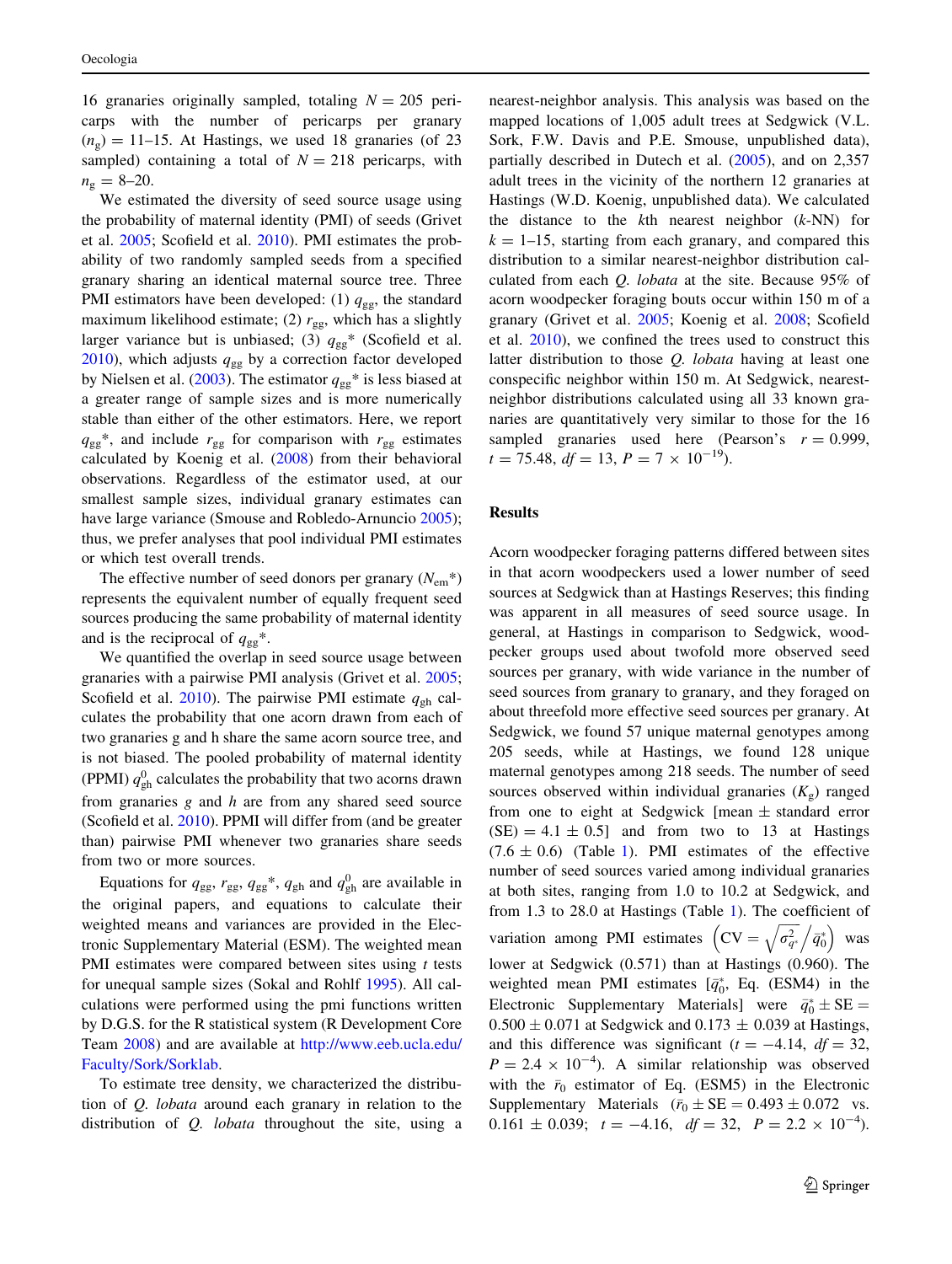<span id="page-5-0"></span>

|                                               |  |  |  |  |  |  | Table 1 Probability of maternal identity estimates for granaries in the Sedgwick and Hastings Reserves, respectively, with at least eight |  |  |
|-----------------------------------------------|--|--|--|--|--|--|-------------------------------------------------------------------------------------------------------------------------------------------|--|--|
| pericarps having complete six-locus genotypes |  |  |  |  |  |  |                                                                                                                                           |  |  |

| Granary ID <sup>a</sup>   | $K_{\rm g}$<br>$n_{\rm g}$ |                          | $q_{\rm gg}^*$              | $N_{\rm em}^*$  | $r_{\rm gg}$                |  |  |
|---------------------------|----------------------------|--------------------------|-----------------------------|-----------------|-----------------------------|--|--|
| Sedgwick reserve          |                            |                          |                             |                 |                             |  |  |
| $\mathbf{A}$              | $12\,$                     | $\sqrt{2}$               | 0.597                       | 1.7             | 0.591                       |  |  |
| $\, {\bf B}$              | $15\,$                     | $\sqrt{2}$               | 0.868                       | 1.2             | 0.867                       |  |  |
| ${\bf C}$                 | 15                         | 6                        | 0.434                       | 2.3             | 0.429                       |  |  |
| $\mathbf D$               | $11\,$                     | 6                        | 0.161                       | 6.2             | 0.145                       |  |  |
| ${\bf E}$                 | 14                         | 8                        | 0.098                       | 10.2            | $\,0.088\,$                 |  |  |
| $\boldsymbol{\mathrm{F}}$ | 13                         | $\overline{4}$           | 0.481                       | $2.1\,$         | 0.474                       |  |  |
| ${\bf G}$                 | $11\,$                     | 3                        | 0.661                       | 1.5             | 0.655                       |  |  |
| H                         | 13                         | $\overline{\mathcal{A}}$ | 0.582                       | 1.7             | 0.577                       |  |  |
| Ι                         | 13                         | 4                        | 0.481                       | $2.1\,$         | 0.474                       |  |  |
| J                         | $11\,$                     | 6                        | 0.161                       | 6.2             | 0.145                       |  |  |
| K                         | 14                         | $\sqrt{2}$               | 0.859                       | 1.2             | 0.857                       |  |  |
| L                         | 13                         | $\mathfrak{Z}$           | 0.595                       | 1.7             | 0.590                       |  |  |
| M                         | 13                         | $\mathbf{1}$             | $1.000\,$                   | $1.0\,$         | 1.000                       |  |  |
| ${\bf N}$                 | 13                         | $\overline{4}$           | 0.355                       | $2.8\,$         | 0.346                       |  |  |
| $\mathbf O$               | $11\,$                     | 5                        | 0.250                       | $4.0\,$         | 0.236                       |  |  |
| $\mathbf{P}$              | 13                         | 6                        | $0.114\,$                   | $\!\!\!\!\!8.8$ | 0.103                       |  |  |
|                           |                            |                          | $\bar{q}_0^* \pm \text{SE}$ |                 | $\bar{r}_0 \pm \mathrm{SE}$ |  |  |
| Weighted mean $\pm$ SE    | 205                        | $4.1\,\pm\,0.5$          | $0.500 \pm 0.071$           | 2.00            | $0.493 \pm 0.072$           |  |  |
| Hastings reserve          |                            |                          |                             |                 |                             |  |  |
| $\mathbf{A}$              | 12                         | 9                        | 0.075                       | 13.4            | 0.061                       |  |  |
| $\, {\bf B}$              | $12\,$                     | 5                        | 0.224                       | 4.5             | 0.212                       |  |  |
| $\mathbf C$               | $15\,$                     | $\,$ 8 $\,$              | 0.217                       | 4.6             | 0.210                       |  |  |
| ${\bf D}$                 | 20                         | 13                       | 0.052                       | 19.1            | 0.047                       |  |  |
| $\mathbf{E}^1$            | 13                         | $\sqrt{5}$               | 0.317                       | 3.2             | 0.308                       |  |  |
| $\mathbf{F}^1$            | 9                          | $\sqrt{2}$               | 0.784                       | 1.3             | 0.778                       |  |  |
| ${\bf G}$                 | 15                         | $12\,$                   | 0.047                       | 21.2            | 0.038                       |  |  |
| $\rm H^2$                 | $12\,$                     | $\boldsymbol{7}$         | 0.179                       | 5.6             | 0.167                       |  |  |
| ${\bf I}^2$               | 13                         | $11\,$                   | 0.051                       | 19.7            | 0.038                       |  |  |
| ${\bf J}^3$               | 13                         | $\overline{9}$           | 0.076                       | 13.1            | 0.064                       |  |  |
| $K^3$                     | $12\,$                     | $\overline{4}$           | 0.448                       | $2.2\,$         | 0.439                       |  |  |
| $\mathbf{L}^\text{b}$     | 15                         | 7                        | 0.349                       | 2.9             | 0.343                       |  |  |
| $104^{c,4}$               | $11\,$                     | $\tau$                   | 0.125                       | 8.0             | 0.109                       |  |  |
| $105^{c,4}$               | $\boldsymbol{9}$           | 8                        | 0.055                       | 18.3            | 0.028                       |  |  |
| $106^{\circ}$             | $12\,$                     | $\,$ 8 $\,$              | 0.120                       | 8.4             | 0.106                       |  |  |
| $108^{\rm c}$             | $\,$ 8 $\,$                | $\,$ 8 $\,$              | 0.036                       | 28.0            | 0.000                       |  |  |
| $110^{\circ}$             | $\mathbf{9}$               | 6                        | 0.136                       | 7.4             | 0.111                       |  |  |
| $111^c$                   | $\,8\,$                    | $\,8\,$                  | 0.036                       | 28.0            | 0.000                       |  |  |
|                           |                            |                          | $\bar{q}_0^* \pm \text{SE}$ |                 | $\bar{r}_0 \pm \text{SE}$   |  |  |
| Weighted mean $\pm$ SE    | $218\,$                    | $7.6\,\pm\,0.6$          | $0.173 \pm 0.039$           | 5.78            | $0.161 \pm 0.039$           |  |  |

 $n_g$ , Number of pericarps;  $K_g$ , number of unique seed sources;  $q_{gg}^*$  and  $r_{gg}$ , the estimated probability of maternal identity (PMI);  $N_{em}^*$ , the effective number of seed sources calculated as the reciprocal of  $q_{gg}^*$  and the number of trees in proximity to each granary; SE, standard error

<sup>a</sup> Granaries with the same superscript number (1, 2, 3, or 4) are maintained by the same bird group, as determined by direct behavioral observations (W. D. Koenig, unpublished data)

<sup>b</sup> This granary is constructed in the trunk of Platanus racemosa

 $c$  These granaries on the isolated southerly area of Hastings were not included in analyses of habitat variation because adult Q. lobata in the vicinity were not mapped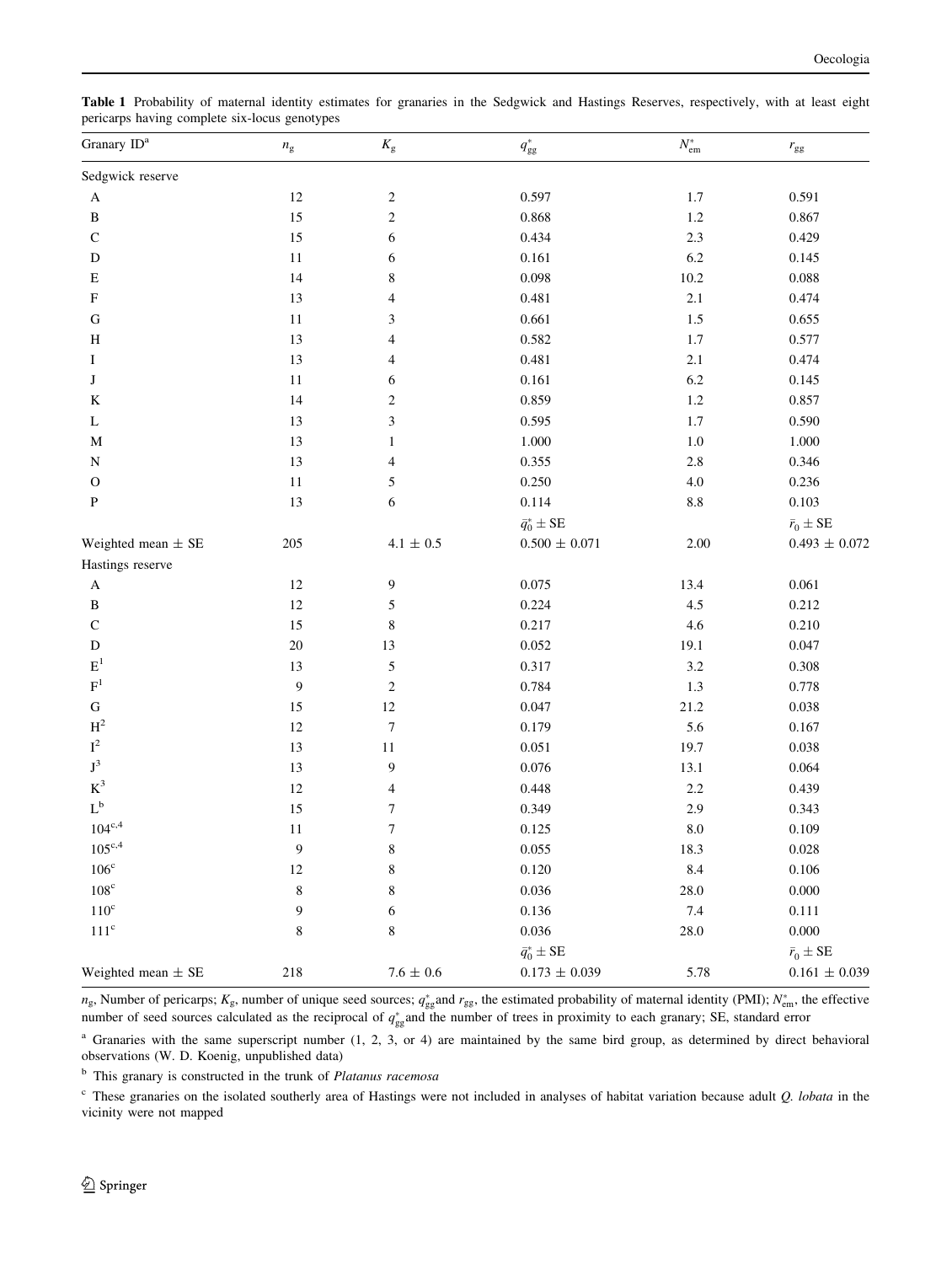<span id="page-6-0"></span>The reciprocal of the PMI estimate  $\bar{q}_0^*$  gave an average effective number of maternal seed sources of  $N_{\rm em}^* = 2.00$ at Sedgwick and  $N_{\rm em}^* = 5.78$  at Hastings. On average, a given woodpecker social group foraged from almost threefold more effective seed sources at Hastings than at Sedgwick.

To understand the effect that site may have on territoriality, we estimated the overlap in seed source usage among granaries using pairwise PMI  $(q_{gh})$  and PPMI  $(q_{gh}^0)$ . In general, we found little evidence of overlap in seed source usage, with the exception of four pairs of granaries at Sedgwick (Table 2, Sedgwick Reserve; Fig. [1](#page-3-0)b), and six pairs of granaries at Hastings (Table 2, Hastings Reserve; Fig. [2d](#page-7-0)). One pair of granaries at Hastings (J/K) tended by the same bird group (W.D. Koenig, personal observation) showed no seed source sharing using our methods (Table 2, Hastings Reserve). Among all possible granary pairs, Sedgwick had slightly higher pairwise mean seed source sharing ( $\bar{q}_{gh} = 0.015 \pm 0.0083$  among 120 pairs) than Hastings ( $\bar{q}_{gh} = 0.0042 \pm 0.0029$  among 153 pairs), but neither value was very large and neither mean was significantly different from 0 (Table 2). Among pairs of granaries in which seed source sharing occurred, it was generally higher at Sedgwick than at Hastings. The weighted mean pairwise PMI among the four granary pairs putatively shared by the same bird group at Sedgwick  $(0.443 \pm 0.134)$  was higher than that among the four granary pairs known to be shared by the same bird group at

**Table 2** Summary of pairwise PMI ( $q_{gh}$ ) and pooled (P)PMI ( $q_{gh}^0$ ) values across pairs of granaries sharing either seed sources or tended by the same bird group (W.D. Koenig, unpublished data), mean

Hastings (0.133  $\pm$  0.108), a difference that was marginally significant for PMI ( $t = 1.8007$ ,  $df = 6$ ,  $P = 0.061$ ) and significant for PPMI among these same granaries  $(t = 2.9011, df = 6, P = 0.027)$ . This difference is not due to a lower mean distance separating granaries of each pair at Sedgwick vs. Hastings because the mean distances separating these particular pairs at each site did not differ (Table 2;  $t = 1.1613$ ,  $df = 6$ ,  $P = 0.29$ ), although overall average distance between sampled granaries was significantly greater at Sedgwick than Hastings (Table 2). At both sites, acorn woodpecker social groups were highly territorial and foraged from non-overlapping sets of Q. lobata seed source trees.

To understand how adult tree density might affect foraging, our third objective was to analyze tree density at the two sites. The site-wide density of  $Q$ . *lobata* was higher at Hastings than at Sedgwick, as indicated by the mean k-NN distances from all Q. lobata trees being about half as long at Hastings as at Sedgwick (Fig. [2a](#page-7-0), open circles). Despite this difference in site-wide tree density,  $k$ -NN distances to  $Q$ . *lobata* from granaries were similar at the two sites, indicating that granaries were located in areas with similar tree density at both sites (Fig. [2](#page-7-0)a, filled triangles). A closer look at site-specific patterns showed that granaries at Hastings were located in areas with a lower tree density than the site-wide mean density (Fig. [2b](#page-7-0), open inverted triangles) while, in contrast, granaries at Sedgwick were located in areas with higher tree

pairwise PMI for any pair of granaries within each site  $(\bar{q}_{gh})$ , distances separating granaries of each pair, and the mean distance from a granary to the next nearest granary at each site

| Granary pair     | Bird group                             | $q_{\rm gh}^0$<br>$q_{gh}$                |       | Pooled $q_{gg}^*$                          | Distance between granaries (m)              |  |  |  |
|------------------|----------------------------------------|-------------------------------------------|-------|--------------------------------------------|---------------------------------------------|--|--|--|
| Sedgwick reserve |                                        |                                           |       |                                            |                                             |  |  |  |
| A, B             |                                        | 0.717                                     | 1.000 | 0.739                                      | 13.1                                        |  |  |  |
| G, H             |                                        | 0.636                                     | 0.769 | 0.625                                      | 48.3                                        |  |  |  |
| C, D             |                                        | 0.255                                     | 0.400 | 0.294                                      | 12.2                                        |  |  |  |
| E, F             |                                        | 0.192                                     | 0.527 | 0.230                                      | 3.3                                         |  |  |  |
|                  |                                        | $\bar{q}_{\text{gh}} = 0.015 \pm 0.0083$  |       | $96.2 \pm 25.7$ mean to<br>nearest granary |                                             |  |  |  |
| Hastings reserve |                                        |                                           |       |                                            |                                             |  |  |  |
| E, F             | Dipsy                                  | 0.479                                     | 0.479 | 0.470                                      | 24.7                                        |  |  |  |
| H, I             | Lower Haystack                         | 0.071                                     | 0.179 | 0.086                                      | 47.4                                        |  |  |  |
| J, K             | School Hill                            | 0.000                                     | 0.000 | 0.116                                      | 81.0                                        |  |  |  |
| 104, 105         | Lambert                                | 0.030                                     | 0.091 | 0.058                                      | 9.5                                         |  |  |  |
| C, E             | Soto Springs <sup>©</sup> ), Dipsy (E) | 0.118                                     | 0.185 |                                            | 283.0                                       |  |  |  |
| 104, 110         | Lambert $(104)$ , unknown $(110)$      | 0.010                                     | 0.010 |                                            | 625.3                                       |  |  |  |
| 105, 110         | Lambert $(105)$ , unknown $(110)$      | 0.012                                     | 0.012 | -                                          | 627.6                                       |  |  |  |
|                  |                                        | $\bar{q}_{\text{gh}} = 0.0042 \pm 0.0029$ |       |                                            | $184.7 \pm 48.1$ mean to<br>nearest granary |  |  |  |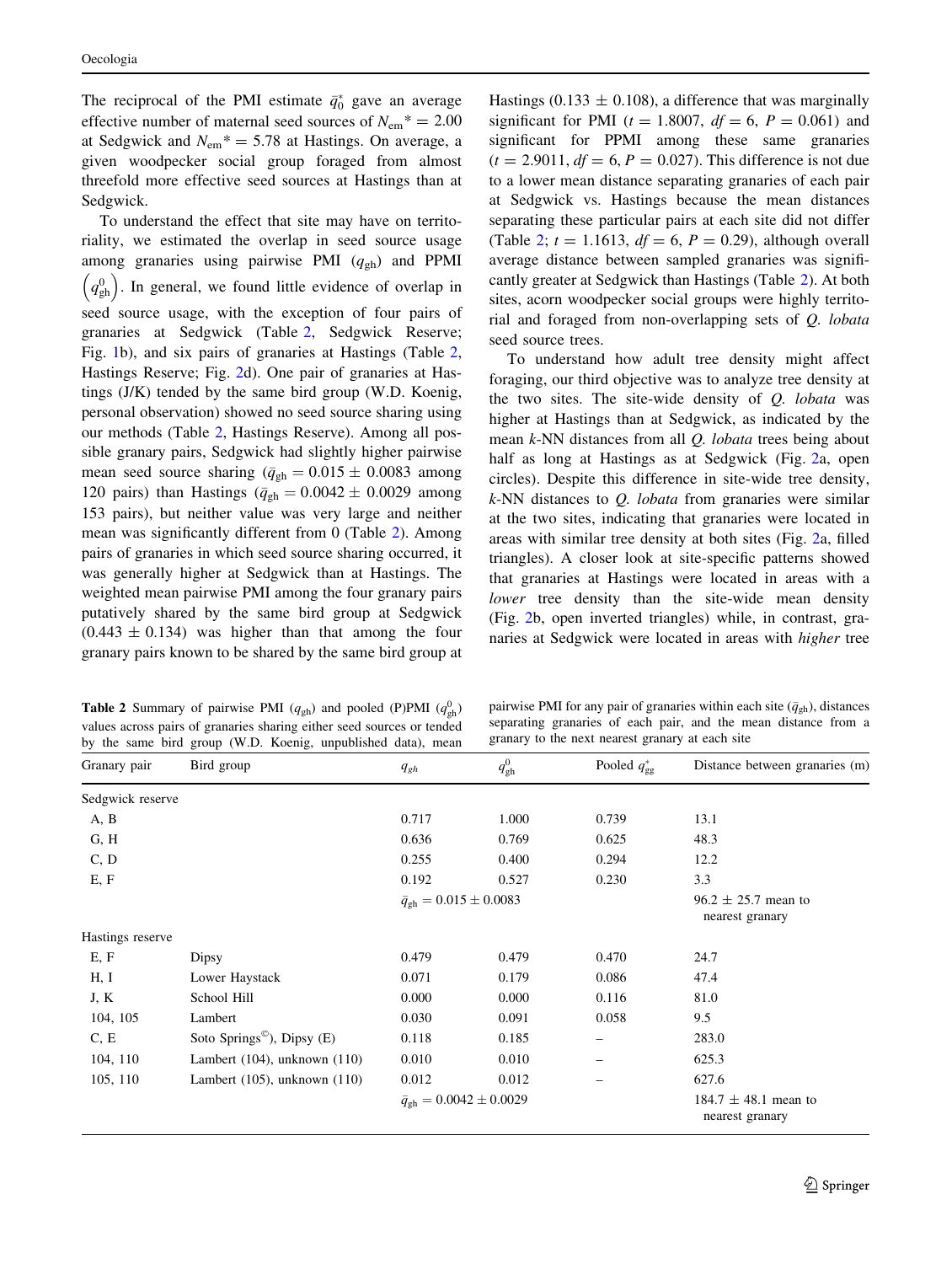<span id="page-7-0"></span>

Fig. 2 Nearest-neighbor analysis of Q. lobata spatial distributions surrounding granaries and throughout each site. Shown are mean distances  $\pm$  SE to the k-th nearest neighbors (k-NN, for  $k = 1$ –15) starting from either a granary or any mapped  $Q$ . *lobata* within the site (see text). The diagonal line in each panel indicates equivalent

distances along each axis. a Hastings vs. Sedgwick k-NN distances from granaries (filled triangles) and from any Q. lobata (open circles). **b**  $k$ -NN distances from granaries vs. from any  $Q$ . *lobata* at Sedgwick (filled squares) and Hastings (open inverted triangles)

density than the site-wide mean density (Fig. 2b, filled squares). We found that site (Sedgwick vs. Hastings) was a significant factor determining differences in seed source number ( $K_g$ :  $F_{1,26} = 12.52$ ,  $P = 0.0015$ ;  $N_{em}$ <sup>\*</sup> :  $F_{1,26} =$ 7.986,  $P = 0.0089$ . We could find no effect of local densities of Q. lobata on the number of seed sources within individual granaries (regressions of  $K<sub>g</sub>$  and  $N<sub>em</sub>$ <sup>\*</sup> vs. number of trees within 50, 100 and 150 m of the granary; results not shown).

## **Discussion**

#### The effects of seed source density

As we had initially expected, the number of Q. lobata seed sources used by acorn woodpeckers is higher at the site with higher tree density (Hastings). However, this result now seems incongruous with our finding that acorn woodpeckers locate their granaries at each site such that surrounding densities of  $Q$ . *lobata* are similar (Fig. 2). Similar densities of seed sources surrounding the granaries of this territorial species should result in similar foraging patterns at the two sites. Instead, at Hastings, birds forage from a greater number of incidental (low frequency) seed sources (Fig. [1](#page-3-0)b vs. d), which is largely responsible for the differences in the effective number of seed sources  $(N_{\rm em}^*)$ observed between sites. The alternative, that acorn woodpeckers forage from a more evenly distributed set of more numerous seed sources at Hastings, is not reflected in our data. Given the woodpeckers' preference at each site for locating granaries in areas with similar Q. *lobata* densities, site-wide differences in tree density may be more apparent at the spatial limits of territories, such that at Hastings acorn woodpeckers have a greater number of seed sources to choose from while foraging at territorial edges. The sitewide difference in tree density may also be reflected in lower overall seed source overlap between granaries at Hastings vs. Sedgwick, in that there is a greater availability of seed sources at less well-defended peripheries of territories. We do not have microsatellite genotypes for adult Q. lobata surrounding granaries at Hastings, so we cannot subject this hypothesis to further testing.

#### Territorial foraging at both sites

One element of woodpecker behavior that is strikingly similar between Sedgwick and Hastings is the high degree of territoriality, as revealed by the minimal overlap in acorn source tree usage among granaries defended by different bird groups (Table [2\)](#page-6-0). In this aspect, our observations are also fully compatible with those of Koenig et al. [\(2008](#page-9-0)). For granaries known, or assumed, to be tended by the same bird group, patterns are qualitatively similar between sites. Granaries with overlapping foraging radii at both sites showed similar patterns (Fig. [1;](#page-3-0) Table [2\)](#page-6-0). Acorn trees that are found in two granaries are often adjacent granaries used by the same woodpecker group. However, this is not always the case. The Hastings J/K granaries are maintained by the same bird group as determined from behavioral observations (Table [2,](#page-6-0) Hastings Reserve) and have overlapping radii (Fig. [1c](#page-3-0)), but they showed no shared acorn sources  $(r_{\rm gh} = 0)$ . In contrast, our indirect genetic data also indicates occasional incidents where acorns from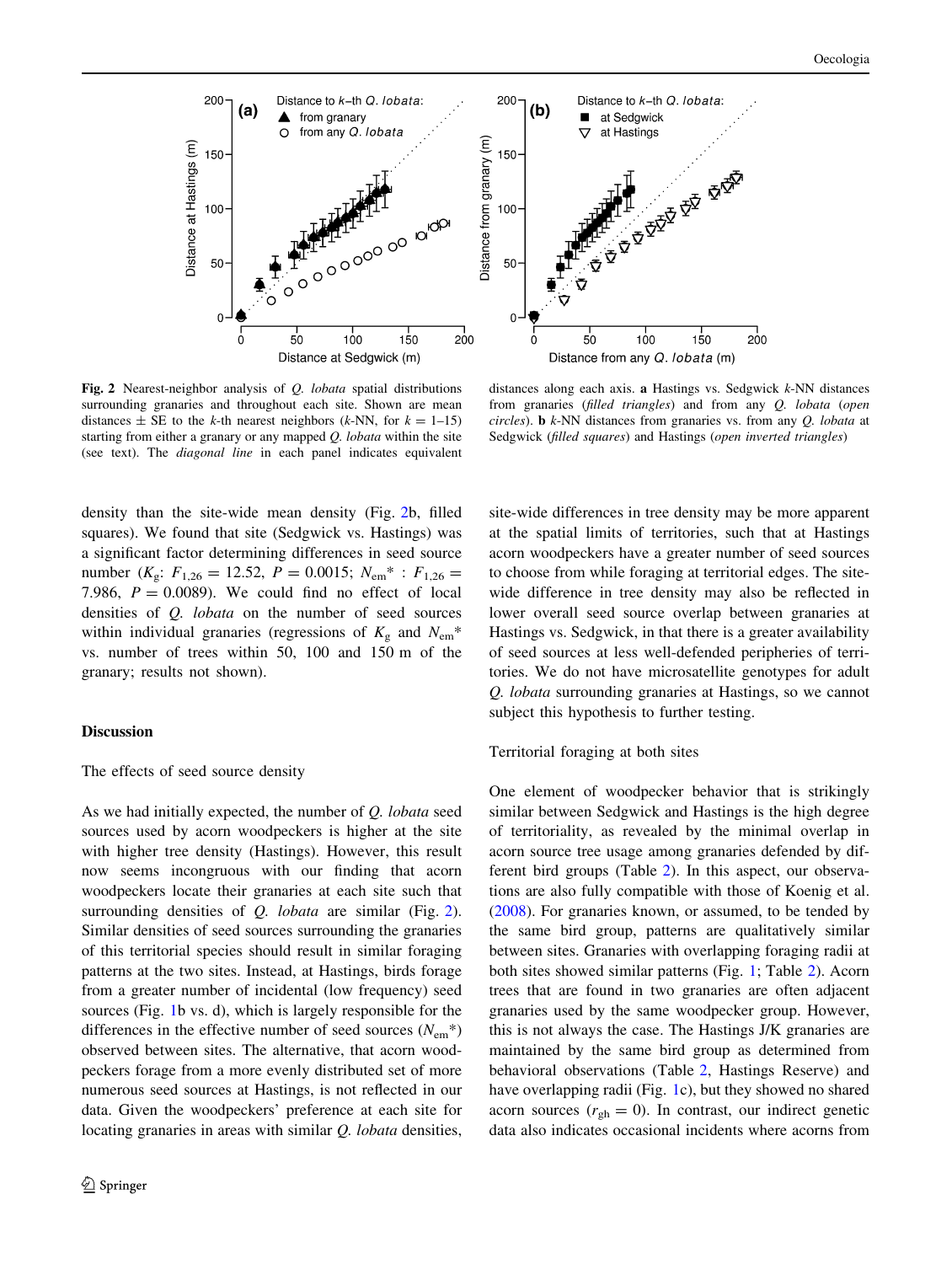the same trees were shared between widely separated granaries at Hastings (Table [2](#page-6-0), Hastings Reserve: C/E, 104/ 110, 105/110). Such extraterritorial foraging may have occurred due to the non-saturated spatial array of woodpecker territories (Koenig and Mumme [1987;](#page-9-0) Koenig et al. [1996\)](#page-9-0) and would be both unlikely to occur between adjacent occupied territories and difficult to observe directly.

Behavioral versus genetic methods for observing foraging and social behaviors

Additional insight into foraging behavior may be gained by contrasting behavioral observations with genetic seedbased observations from the same site and year. In their own comparisons, Koenig et al. ([2008\)](#page-9-0) found their behaviorally based PMI estimate to be quantitatively similar to a genetic PMI estimate from Sedgwick in 2002 (Grivet et al. [2005](#page-9-0)). In this study, our own PMI estimate at Sedgwick in 2004 (Table [1,](#page-5-0)  $\bar{r}_0 = 0.493$ ) is similar to the 2002 estimate ( $\bar{r}_0 = 0.474$ ), but genetic estimates of PMI from 2004 are not similar between Hastings and Sedgwick estimates from 2004. Moreover, our 2004 genetic PMI estimate from Hastings is not similar to the behaviorally based PMI estimate of Koenig et al. ([2008\)](#page-9-0) at Hastings in 2004. The genetic estimates indicate more seed sources per granary  $(K_{\sigma})$  and a greater effective number of seed sources ( $N_{\text{em}}$ , based on  $\bar{r}_0$ ) than behavioral methods. Specifically, we found  $K_g = 7.6 \pm 0.6$  and  $\bar{r}_0 = 0.161 \pm 0.039$  per granary (Table [1](#page-5-0)), giving an  $N_{\text{em}} = 6.21$  (based on  $\bar{r}_0$ ), while Koenig et al. [\(2008](#page-9-0)) observed  $K<sub>g</sub> = 5.8$  and  $\bar{r}_0 =$ 0.541 per granary (no SEs reported), giving  $N_{\text{em}} = 1.85$ . We also observed a greater degree of seed source sharing than did Koenig et al. ([2008\)](#page-9-0). In their study, they examined the sharing of seed sources between adjacent territories tended by three different bird groups; therefore, we restricted our analysis to granaries known or suspected to be maintained by different bird groups (C/E, 104/110, and 105/110 in Table [2](#page-6-0), Hastings Reserve). With this restricted data set, we observed seed source sharing at Hastings (weighted mean  $\bar{q}_{gh} = 0.067 \pm 0.039$ ,  $n = 3$ ), while Koenig et al. ([2008\)](#page-9-0) observed no sharing of sources in 2004  $(\bar{q}_{gh} = 0)$  and in other years observed no sharing or very low sharing of sources between these same territories (mean of  $\bar{q}_{gh} = 0.001$  across four study years). This reduced observation of rare events occurred despite Koenig et al. directly recording over 2.6-fold as many dispersal events as did we in 2004 (579 vs. 218).

These differences indicate detection differences inherent in the methods themselves. In many field settings, direct foraging observations would underestimate  $N_{\text{em}}$  due to difficulties in ensuring that seeds arriving from sources located at any direction and from any distance are equally

likely to be observed. Genetic methods, however, integrate across foraging bouts by the woodpeckers (Grivet et al. [2005](#page-9-0); Scofield et al. [2010\)](#page-9-0). These differences are further underscored by noting that the mean  $N_{\rm em}$  of our four leastdiverse granaries at Hastings is still greater than that observed by Koenig et al. ([2008\)](#page-9-0). Many details of foraging and social behavior of acorn woodpeckers have been established using direct behavioral observations. Our comparisons here emphasize the importance of including less common events and show that seed source diversity is best quantified by combining behavioral observations with indirect genetic methods. Ideally, one would couple behavioral and genetic observations of the same granaries.

# **Conclusions**

Habitat variation affects the foraging behavior of acorn woodpeckers, such that increased tree density at a site increases the observed and effective numbers of seed sources sampled by the woodpeckers at any particular granary. However, bird groups choose territories having broadly similar densities of trees surrounding granaries regardless of site-wide tree density. Generally, relatively few trees are visited by any particular social group, and this number is largely independent of the number of potential seed sources available within the territory. Details aside, territorial behavior is similar between sites with strong limits on the shared use of acorn source trees among foraging groups. This study system provides strong evidence that habitat variation can affect the details of foraging behavior, but the social system itself shapes patterns of seed source usage.

Acknowledgments The authors thank Mike Williams, Kate McCurty, and the staff of the UC Santa Barbara Sedgwick Reserve and Mark Stromberg and staff of the UC Berkeley Hastings Natural History Reservation for logistical support. For technical assistance, we thank Karen Lundy from the Sork lab and Sugandha Dandekar from the UCLA Genotyping and Sequencing facility. We thank Scott Collins, Jacqui Shykoff, and four anonymous reviewers for comments which greatly improved earlier versions of this manuscript. V.R.A. was supported by an REU supplement to NSF-DEB-0516529. D.G.S., V.L.S., D.G., and A.R.P. acknowledge the support of the National Science Foundation (NSF-DEB-0516529) and UCLA. W.D.K. was supported by NSF-IOB-0516851. P.E.S. received funding from the US Department of Agriculture and the New Jersey Agricultural Experiment Station (USDA/NJAES-17111) and from the National Science Foundation (NSF-DEB-0514956). This work was performed (in part) at the University of California Natural Reserve System Sedgwick and Hastings Reserves. The experiments presented here comply with the current laws of the United States of America.

Open Access This article is distributed under the terms of the Creative Commons Attribution Noncommercial License which permits any noncommercial use, distribution, and reproduction in any medium, provided the original author(s) and source are credited.